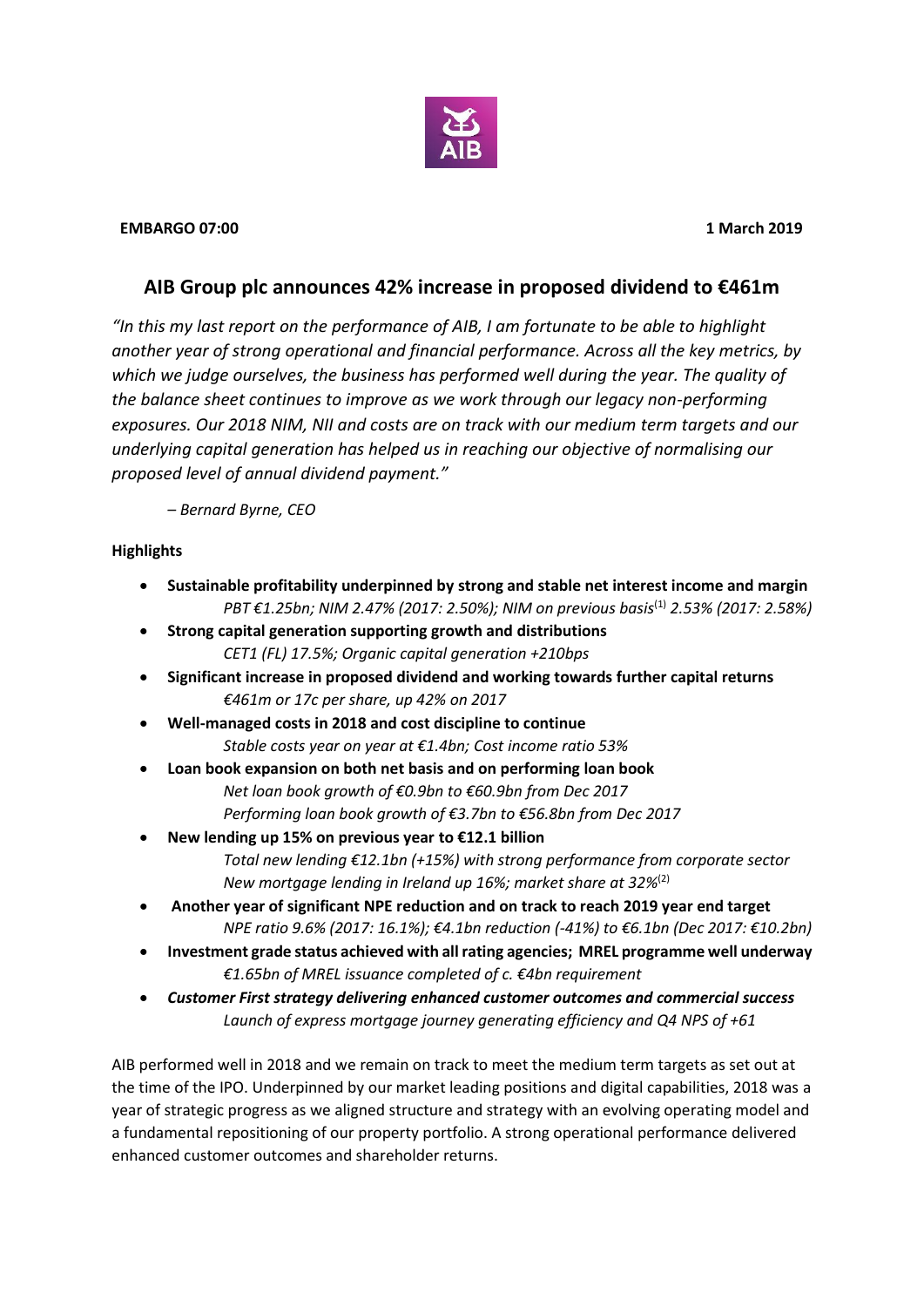### **ECONOMIC ENVIRONMENT**

The Irish economy outperformed expectations again last year, with underlying growth in domestic demand of c. 5%. The unemployment rate fell to 5.7% by year end, its lowest level since 2007. Employment continued to grow at c. 3%, with good job creation in most sectors. Activity in the Irish housing market continued to improve, although significant supply constraints remain. New mortgage lending rose by 20% to €8.7 billion in 2018.

Leading indicators of activity have softened in recent months, both internationally and in Ireland. Furthermore, downside risks have increased for the global economy, while much uncertainty still persists in relation to Brexit. The Irish economy is still expected to continue to expand in 2019 with growth forecast at c. 4% for the year.

The uncertainty around Brexit would appear to have resulted in postponed investment decisions, particularly in SME communities in both Ireland and the UK. Adopting a vigilant approach to Brexit, we have planned for a range of economic scenarios, assessing potential impacts on our business and customers, keeping our risk appetite under review and carefully monitoring asset quality indicators from both regional and sector perspectives. Our team of 26 Brexit advisors also continue to work closely with our Irish and UK-based customers to better understand and advise on the potential implications of Brexit on their businesses. Our balance sheet strength and strong capital base will allow us to support our customers.

### **FINANCIAL PERFORMANCE**

The Group delivered a full year profit before tax of €1.25bn in line with expectations and a return on tangible equity of 12.4%.(3)

Both net interest income<sup>(1)</sup> of  $E$ 2.1bn and net interest margin of 2.47% were stable over the period. With lower cost of funds and underlying loan yields holding up, the Q4 exit NIM was 2.48% as the negative impact of excess liquidity (6bps in 2018) receded following management action. We remain comfortable with our medium term target of 2.40%+.

Customer fees and commissions were €457m in 2018 (2017: €449m) with customer accounts and card income up in the year due to higher transaction volumes. Other income of €626m (2017: €791m) included €84m from previously restructured loans compared to €213m in 2017.

Cost management remains a key focus. We are simplifying our operating model, investing in our customer proposition and delivering the many requirements needed to meet heightened regulatory oversight. In 2018 costs were stable at €1.4bn in line with our expectations. There was a reduction in average employee numbers during the period offset by wage inflation, increased depreciation from our investment programme and the cost of our loan restructuring operations. Exceptional items of €167m include the gain on portfolio sales offset by costs associated with the fundamental repositioning of our property portfolio, the tracker mortgage examination programme, IFRS 9 and other transformation / business restructuring projects.

Bank levies and regulatory fees for 2018, relating to the Single Resolution Fund (SRF), the Deposit Guarantee Scheme (DGS) and the Bank Levy were €82m.

There was a net credit impairment writeback of €204m reflecting positive outcomes on restructuring arising from increased security values, improved business cashflows and the stronger economic environment.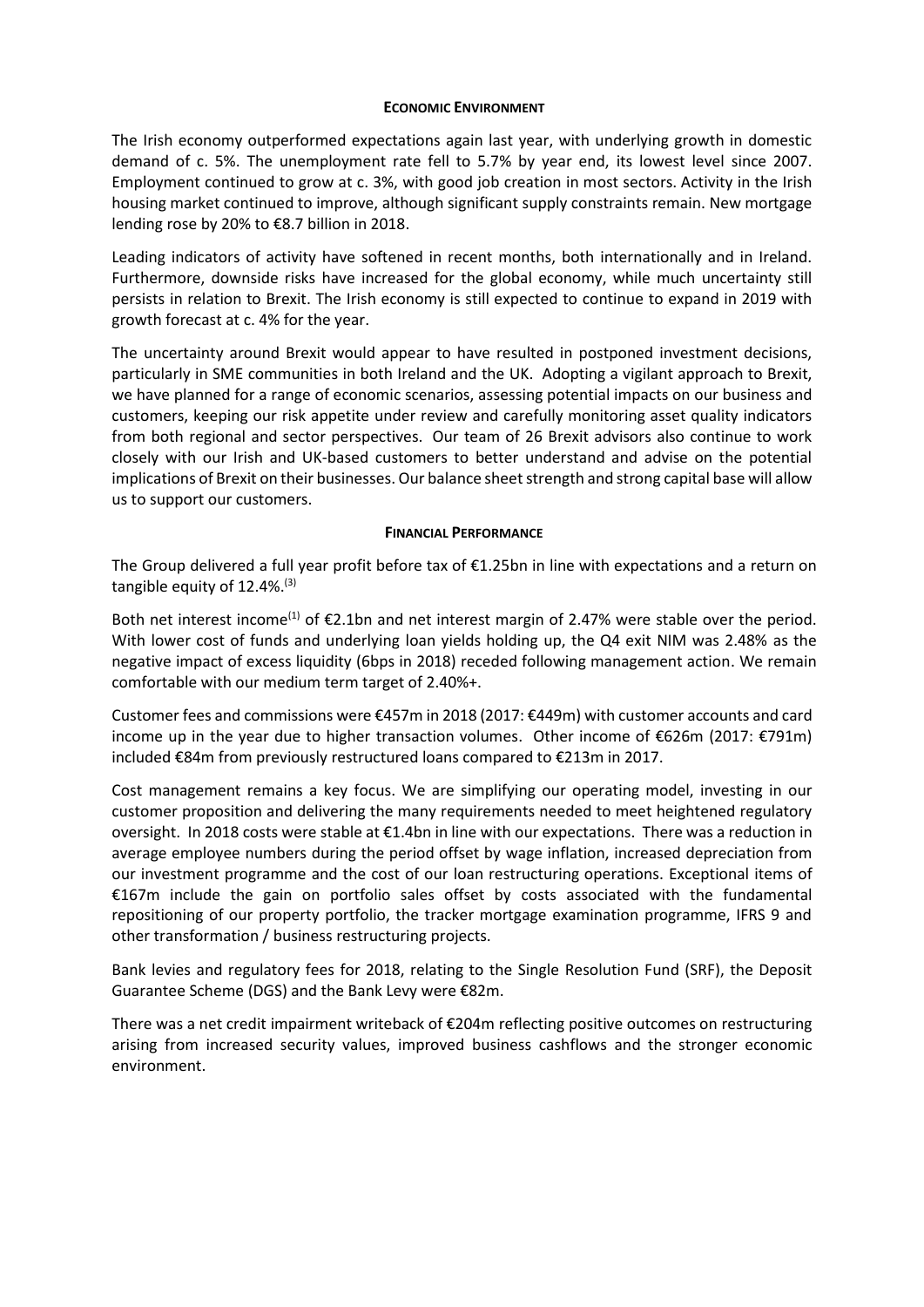## **BALANCE SHEET**

AIB's balance sheet is growing. Since December 2017 net loans increased from €60.0bn to €60.9bn with new lending exceeding redemptions; performing loans (gross) increased €3.7bn to €56.8bn at December 2018. Overall total new lending of €12.1bn was 15% higher than the previous year and included new term lending of  $E10.7$ bn (+ 13%) and new transactional lending of  $E1.4$ bn (+26%).

- AIB new mortgage lending tracked the market closely; up 16% to  $E2.8$ bn. Our market share<sup>(2)</sup> of mortgage drawdowns in 2018 remained steady at 32%. As the largest mortgage lender in Ireland, we deploy a multi-brand, multi-proposition mortgage strategy and continue to monitor and balance the considerations of price, volume and quality.
- Our corporate and institutional businesses had a very strong performance in 2018; new term lending up 24% to €4.0bn.
- SME business in Ireland is trading solidly despite a weaker market backdrop.
- SME lending in the UK is up 9% off a low base; the loan book remained static.

NPEs have reduced by €4.1bn to €6.1bn (9.6% of gross loans) from €10.2bn at December 2017. Our well-resourced and experienced team in our Financial Solutions Group (FSG) continues to deliver progress through continued engagement with customers and disposals of distressed portfolios. The continued reduction in NPEs remains a key focus and a strategic priority for the Group and we remain on track to reach c. 5% by end 2019.

## **FUNDING & CAPITAL**

Strong funding and capital management ensure AIB is well positioned for growth and to support our customers.

In 2018, AIB Group plc launched its EUR EMTN programme and US dollar debt 144A programme for MREL issuance. AIB has now completed three MREL trades totalling €1.65bn or over 40% of its c. €4bn MREL issuance requirement. Moody's and S&P upgraded AIB Group plc in 2018 and it is now rated Investment Grade by all three credit agencies reflecting the strong progress in asset quality and ability to access debt capital markets.

The Group's fully loaded CET1 ratio at 31 Dec 2018 was 17.5%. Our strong profit generation in the year of 210bps was offset by movements in the investment securities reserve, the day 1 IFRS 9 impact, other regulatory deductions and the proposed dividend. The proposed dividend of €461m (17c per share) is an increase of 42% on last year and equates to a dividend pay-out ratio of 44%.

Following the Supervisory Review and Evaluation Process (SREP) performed by the ECB, the minimum requirement for the 2019 CET1 ratio was set at 11.55% <sup>(4)</sup>. The Pillar 2 requirement is unchanged at 3.15%. AIB's reported capital ratios (17.5% FL CET1 and 21.1% Transitional CET1) are materially in excess of minimum regulatory requirements and AIB continues to maintain a very significant buffer above maximum distributable amount (MDA) trigger levels. In relation to the Targeted Review of Internal Models (TRIM), we have submitted our AIB mortgage model (ROI) and our corporate model and await feedback from the ECB. Our capital ratios are well in excess of our CET1 target of 13%.

## **CUSTOMER FIRST - LEADING DIGITAL BANK**

With our Customer First strategy embedded in culture, we are committed to our purpose which is to back our customers to achieve their dreams and ambitions. With continued investment in technology and innovation, our extensive digital capabilities allow us to respond to changing customer needs and positions AIB as a digital leader amongst global retail banks. In Ireland we remain the number one for digital distribution with over 1.38m active digital customers, representing a 10% increase year on year.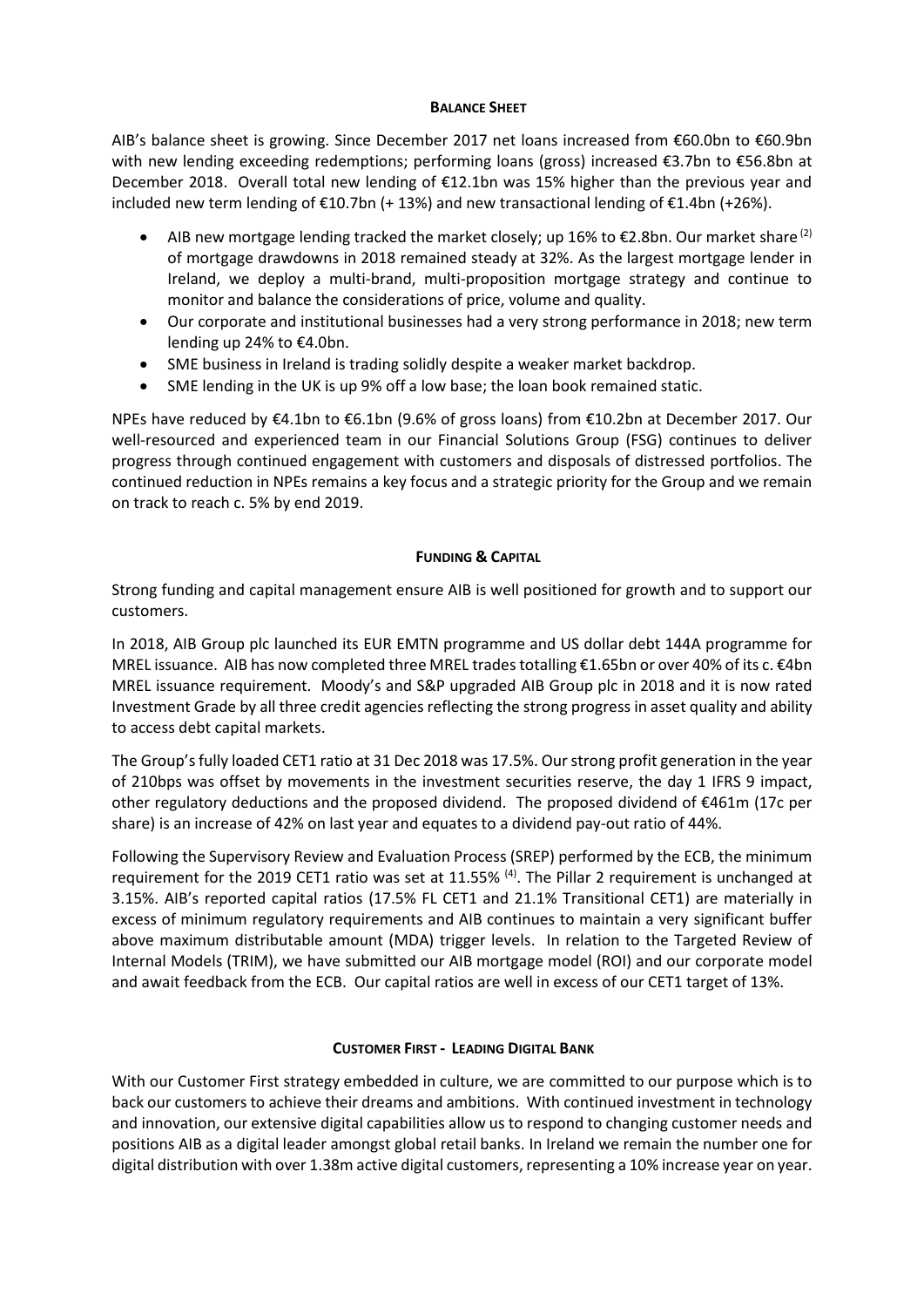During 2018 we launched a number of customer initiatives delivering enhanced customer experience and satisfaction, increased efficiency and commercial success. Examples include:

- **Express Mortgage Journey** generating efficiency and Q4 NPS of +61
- **My Mortgage App** 90% adoption rate since launch
- **Fitbit Pay** the latest addition to Apple Pay and Google Pay within our leading digital wallet and payment offerings
- **VoiceID**  use of biometrics for customer authentication

### **OUTLOOK**

AIB is well positioned for the future and remains on track to reach our stated medium term targets. Our business strategy is delivering sustainable profitability and strong capital generation. The economic backdrop is favourable, notwithstanding the uncertainty of Brexit. Looking forward we remain focussed on continued delivery against our key priorities of simplification, efficiency and balance sheet normalisation.

The regulatory assessment process relating to the proposed appointment of Dr Colin Hunt to the role of Chief Executive Officer is progressing well and is expected to finalise shortly. Today we announce that Mr Donal Galvin, the Deputy Chief Financial Officer and Group Treasurer, has been appointed Chief Financial Officer with immediate effect.

The new management team looks forward to building on the success of their predecessors.

Further detail, including all relevant disclosures and notes to financial statements can be found on aib.ie/investorrelations.

- *(1) Following the implementation of IFRS 9, when a financial asset has cured without financial loss, the Group now presents previously unrecognised interest income in net credit writebacks (2018: €44m; 2017: €61m) having previously reported in interest income. The 2017 reported NIM 2.58% is re-presented as 2.50%. The 2017 reported CIR 48% is re-presented as 49%.*
- *(2) Source: Mortgage drawdowns YTD December 2018 BPFI*
- *(3) ROTE based on (PAT - AT1 coupon + DTA utilisation) / (CET1 @13% plus DTA)*
- *(4) Excludes Pillar 2 Guidance (P2G)*

#### - ENDS -

#### **For further information, please contact:**

| Donal Galvin                   | Niamh Hore                        | Orla Bird/Stephen O'Shea |
|--------------------------------|-----------------------------------|--------------------------|
|                                |                                   |                          |
| <b>Chief Financial Officer</b> | <b>Head of Investor Relations</b> | <b>Media Relations</b>   |
| AIB Bankcentre                 | AIB Bankcentre                    | AIB Bankcentre           |
| Dublin                         | <b>Dublin</b>                     | Dublin                   |
| Tel: +353-1-6418300            | Tel: +353-1-6411817               | Tel: +353-1-6415375 /    |
|                                |                                   | +353-1-772 0456          |
| email:                         | email:                            | email:                   |
| donal.j.galvin@aib.ie          | niamh.a.hore@aib.ie               | orla.c.bird@aib.ie       |

stephen.p.o'shea@aib.ie

#### **Forward Looking Statements**

*This document contains certain forward looking statements with respect to the financial condition, results of operations and business of AIB Group and certain of the plans and objectives of the Group. These forward looking statements can be identified by the fact that they do not relate only to historical or current facts. Forward looking statements sometimes use words such as 'aim', 'anticipate', 'target', 'expect', 'estimate', 'intend', 'plan', 'goal', 'believe', 'may', 'could', 'will', 'seek', 'continue', 'should', 'assume', or other words of similar meaning. Examples of forward looking statements include, among others, statements regarding the Group's future financial position, capital structure, Government shareholding in the Group, income*